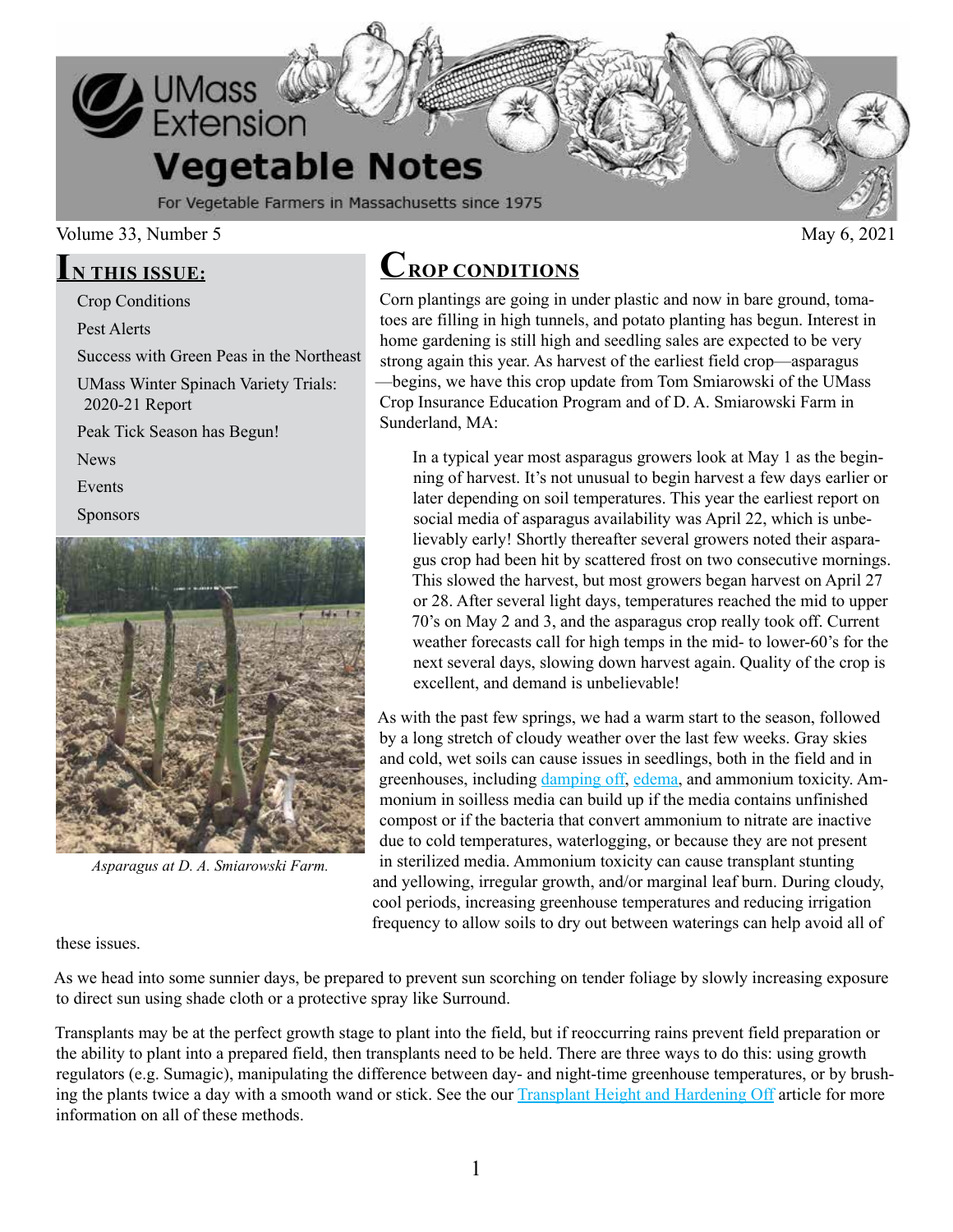## **CONTACT US:**

Contact the UMass Extension Vegetable Program with your farm-related questions, any time of the year. We always do our best to respond to all inquiries. **Office phone:** (413) 577-3976 *We are currently working remotely but checking these messages daily, so please leave us a message!* **Email:** [umassveg@umass.edu](mailto:umassveg%40umass.edu?subject=)

**Home Gardeners:** Please contact the UMass GreenInfo Help Line with home gardening and homesteading questions, at [greeninfo@umext.umass.edu](mailto:greeninfo@umext.umass.edu).

# **PEST ALERTS**

### **Brassicas:**

**[Cabbage root maggot](https://ag.umass.edu/fact-sheets/cabbage-root-maggot)** (CRM) eggs are being laid now in transplanted brassica crops in Franklin Co., and CRM flies are being reported widely in greenhouses full of brassica seedlings. Most of the state is around 60% emergence of this first generation. Far western MA is only at 30% emergence. There are 3 generations of CRM throughout the growing season. The first and third generations cause the most damage—tunneling on root crops and stunting and plant death in heading and leafy crops. The  $2<sup>nd</sup>$  generation usually does not cause significant damage as soil temperatures are usually high enough to kill most of the eggs in mid-summer. Scout for ⅛-inch long, oblong, white eggs at the base of plants. Cover new plantings immediately with row cover while the spring flight is occurring. Soil drenches of Coragen (chlorantraniliprole) or Verimark (cyantraniliprole) may be applied at planting, and Radiant (spinetoram) or Entrust (spinosad) may be applied at planting and in up to 2 additional applications. See the [article in last month's](https://ag.umass.edu/sites/ag.umass.edu/files/newsletters/april_15_2021_vegetable_notes_0.pdf)  [issue of Veg Notes](https://ag.umass.edu/sites/ag.umass.edu/files/newsletters/april_15_2021_vegetable_notes_0.pdf) for more info and photos.

**[Flea beetles](https://ag.umass.edu/fact-sheets/flea-beetle-crucifer)** are active now in uncovered brassica fields. Be sure to protect direct-seeded crops and young transplants with a chemical control or row cover. A complete list of labeled products can be found in the New England Vegetable [Management Guide](https://nevegetable.org/crops/disease-control-23). Spinosad (e.g. Entrust) is the most effective OMRI-listed material. Kaolin clay (e.g. Surround) will protect young transplants but needs to be frequently reapplied to cover new growth and will wash off in rain.

### **Solanaceous:**

**Rhizoctonia root rot** was reported in tomatoes planted out into a high tunnel in RI this week. Rhizoctonia is a weak fungal pathogen that is present in most soils and primarily causes disease in slow-growing, otherwise weakened plants, usually in cold, wet soil. Spring soil conditions can be conducive to Rhizoctonia development. Avoid root rot by managing soil moisture as much as possible: avoiding over-irrigating when plants are not actively transpiring, avoid planting into cold, wet soil, and plant only healthy, robust seedlings.

**Fusarium dry rot** was reported in seed potatoes in MA and ME this week. If a seed lot is highly contaminated, it may not be worth planting out, but if necessary plant into warm, coarse-textured and well-drained soil and cover as shallow as possible to limit spread of the disease to the new plant. Communicate with your seed supplier about quality issues. See [this fact sheet](https://www.vegetables.cornell.edu/pest-management/disease-factsheets/fusarium-dry-rot-of-potato/) from Meg McGrath at Cornell University for more information.

We are seeing issues again this year with **rootstock incompatibility** in tomatoes grafted onto 'Shin Cheong Gang rootstock'. Plants are stunted and unthrifty, with root rat and hollow stems. Roots of affected plants have a "rat-tail" appear-



*Fusarium dry rot in seed potato. Photo: A. Smart, UMaine*

ance. This variety is susceptible to corky root rot disease and is not recommended for high tunnel production in the Northeast.

### **SUCCESS WITH GREEN PEAS IN THE NORTHEAST**

*--Written by Julie Kikkert, Cornell Cooperative Extension, Cornell Vegetable Program. Originally published in the Veg Edge Newsletter Volume 17:4 on April 21, 2021. All photos by Julie Kikkert*

*Editor's note: This article was originally written for a New York grower audience where peas area commonly grown on a*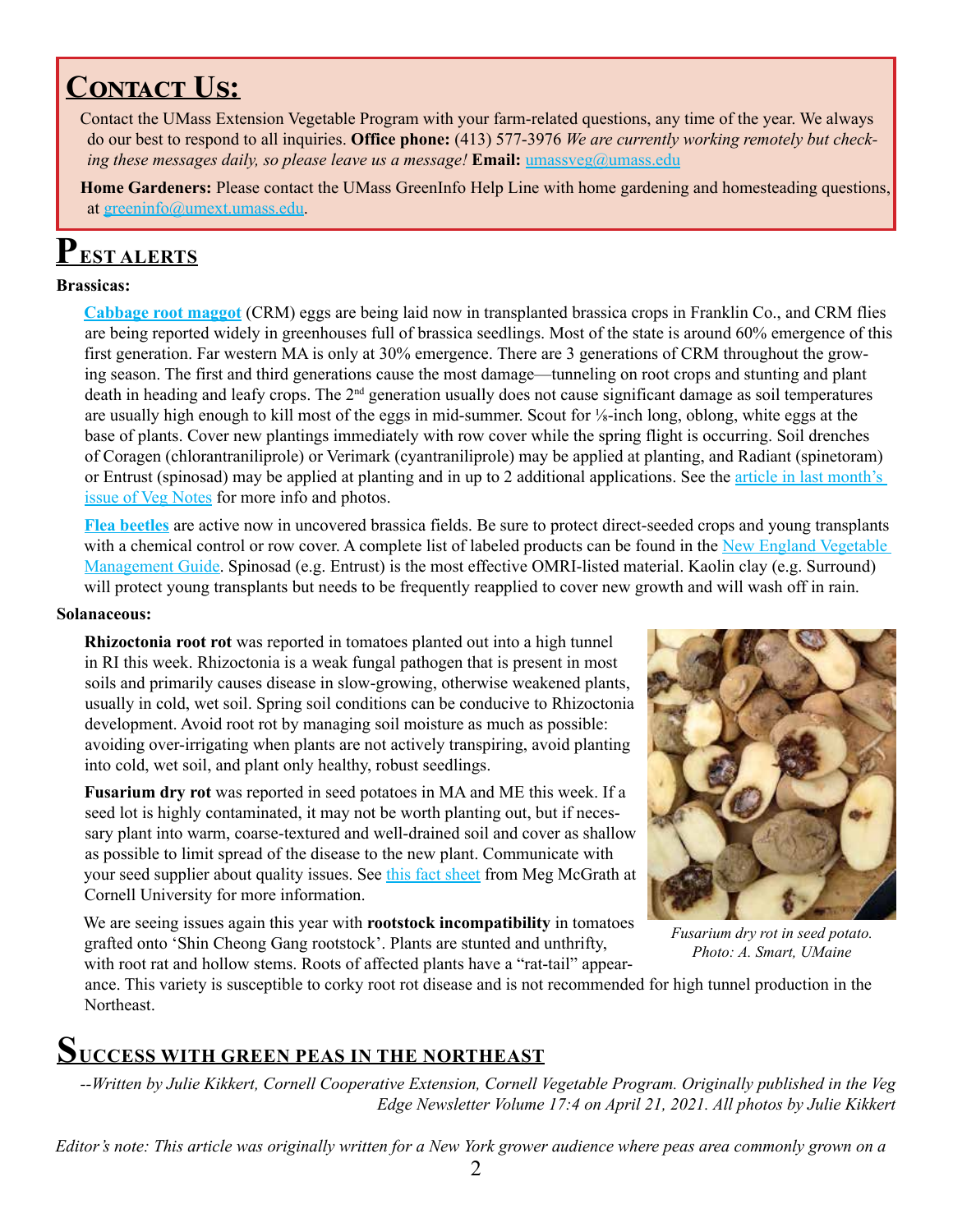*larger acreage for processing. It has been modified slightly to be more relevant to our New England grower audience.* 

Nothing says spring like the planting and harvest of green peas, one of my favorite eat-in-the-field vegetables! Peas are a cool season crop that thrive in the humid climate of the Northeast. Below are tips for a successful crop along with some of the most common problems that I have seen over my 20+ career in extension. Best wishes to all pea growers this season and please reach out to one of our specialists if you have questions or issues in your fields.

### **Varieties**

While you have probably already obtained your seed for 2021, here are some resources to help in future decisions. Keep track of your own



*Pods of green peas ready for harvest.*

experience this year and compare with what the researchers have observed. The 2020 fresh market pea variety trial report from Crystal Stewart-Courtens, Extension Vegetable Specialist with the CCE in eastern NY is available as a pdf for printing or as a podcast at [https://enych.cce.cornell.edu/submission.php?id=733&crumb=crops|crops|peas|crop\\*22](https://enych.cce.cornell.edu/submission.php?id=733&crumb=crops|crops|peas|crop*22)

Processing pea growers have their seed provided to them by the processor. Cornell University and the University of Delaware run processing pea variety trials regularly. If you are interested to learn more, the reports are available at the following websites:

- Cornell University:<https://www.vegetables.cornell.edu/crops/processing-vegetable-research-and-extension-program/>
- University of Delaware: [https://www.udel.edu/academics/colleges/canr/cooperative-extension/sustainable-production/](https://www.udel.edu/academics/colleges/canr/cooperative-extension/sustainable-production/variety-trials/) [variety-trials/](https://www.udel.edu/academics/colleges/canr/cooperative-extension/sustainable-production/variety-trials/)

### **Planting**

Preparation for planting peas begins the previous year with perennial and winter annual weed control, soil testing, zone building and planting cover crops. Spring tasks include field and seedbed preparation followed by planting. Make sure to select fields that have good soil health and are well-drained because peas generally have weak root systems and easily succumb to seed rots, root rots and subsequent die-off when the crop is filling the pods, especially if drought and heat stress are prevalent. **PLANTING IN WET OR COMPACTED SOILS IS THE NUMBER ONE PREDICTOR OF PEA CROP FAILURE!** Planting can begin in late-March for the earliest varieties and continue until late-May. Pea seed will germinate at soil temperatures as low as 40°F, however the optimum temperature is between  $50^{\circ}$  to  $75^{\circ}$  F. Some growers inoculate the seed with symbiotic bacteria that fix nitrogen, however, this is generally not needed except for fields with no history of peas in the rotation and low nitrogen levels. A pre-emergent herbicide may be applied (see [Weed](https://nevegetable.org/crops/weed-control-16)  [Control section\)](https://nevegetable.org/crops/weed-control-16). Seeds should be planted at a maximum of 1 inch depth unless the soil is very dry. Fresh market growers typically plant 18-20 plants per yard in the row and 32-36 inches between rows. Processing growers use 7-inch rows, with 16-22 plants per yard in the row depending on variety. Seeding rate must be adjusted to the seed size, which can vary greatly. Seedlings will begin to emerge in about 10 days depending on the weather.

### **Weed Control**

Weed management is an important component of pea production. Weeds in pea fields reduce yields and interfere with machine harvest. Flower buds of Canada thistle, corn chamomile "daisy", and nightshade berries are all contaminants in processing peas because they cannot be easily separated from the shelled peas. Processing growers also need to keep fields free of wheat and small grains because of concern over gluten contamination.

Peas do not compete well with weeds and it is wise to avoid fields with known serious weed problems. Growers may begin blind cultivation with a tine weeder or flexible harrow, prior to the ground cracking. The goal is to kill very tiny weeds at the white thread stage. Be aware that peas are very susceptible to breakage if they are in the crook stage before ground crack, until the seed leaves are unfolded and horizontal. Organic growers may continue tine weeding or other cultivation depending on planting configuration for fresh or processing market. There is a concern with processing peas of bringing up stones that will be picked up with the harvest machine. Young processing peas will withstand a light rolling to tamp down the soil and stones after tine weeding. For more tips on weed management for organic peas, refer to the Cornell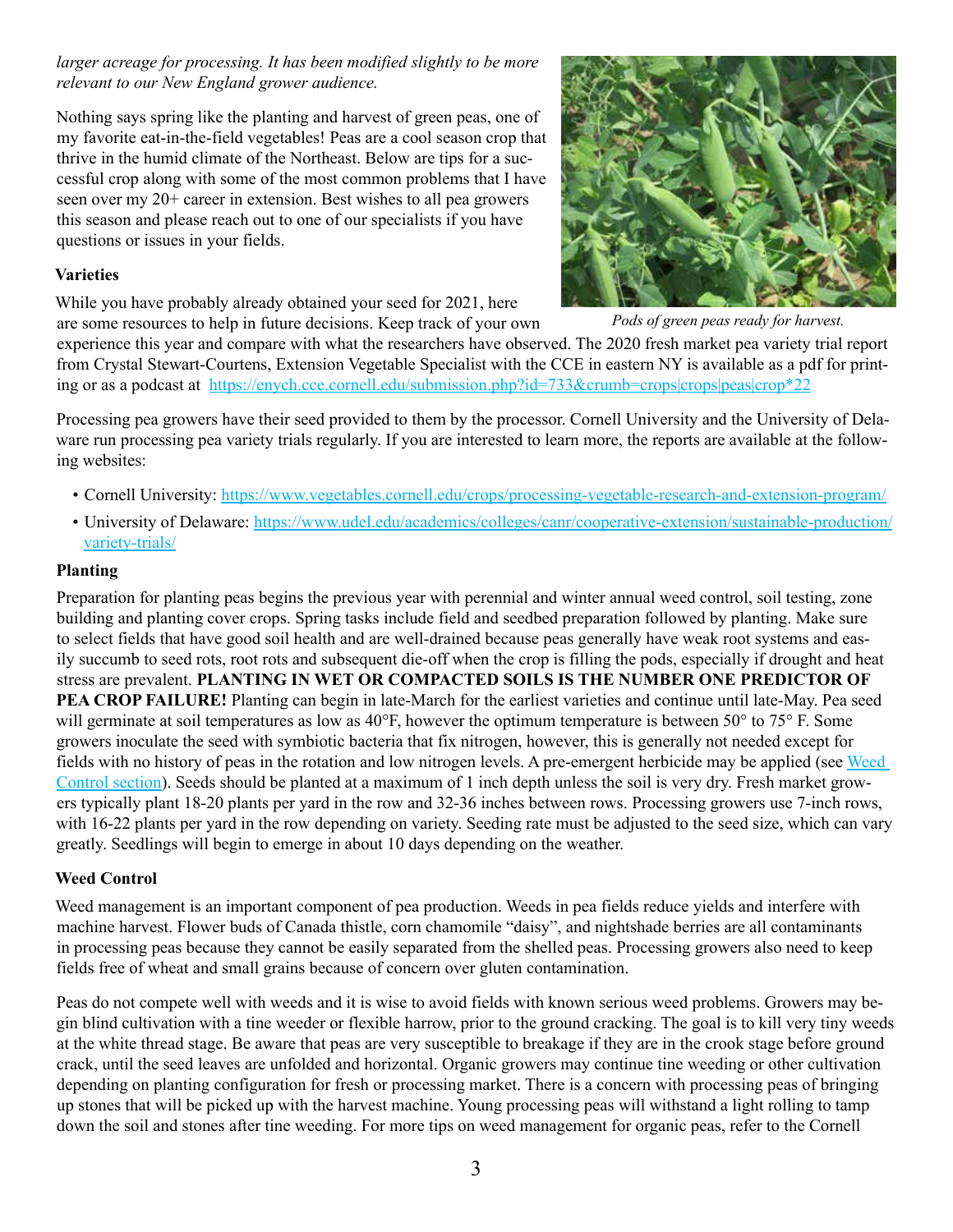Production Guide for Organic Peas for Processing at <https://ecommons.cornell.edu/handle/1813/42896>

Conventional growers should note that peas are sensitive to residues of several herbicides. Peas are very sensitive to atrazine. Do not plant in fields where more than one pound of atrazine was applied the previous year. There is an 18-month restriction for planting into fields where mesotrione (Callisto, Instigate, Halex GT, Lexar, Lumax, Realm Q, Zemax) and clopyralid (Hornet WDG, Stinger, SureStart, TripleFlex) have been applied. Make sure to know the history of herbicide use in your field and note planting restrictions for peas.

Herbicides labeled for use in peas include pre-plant incorporated, pre-emergence, and post-emergence products (see the New England Vegetable Management Guide [weed section\)](https://nevegetable.org/crops/weed-control-16). Herbicide choice should be based on the weed species, crop growth stage, weather, and pre-harvest interval. Applicators should read the product labels carefully for full details. Postemergence herbicides need to be applied at the correct stage of pea growth to avoid crop injury.

### **Diseases**

### **Seed Decay and Damping-off**

In the Northeast, *Pythium ultimum* and *Rhizoctonia solani* are the principal pathogens causing seed decay and/or seedling damping-off diseases of peas grown throughout the production regions in the state. Seeds of poor quality and vigor as well as those planted in suboptimal soil conditions germinate rather slowly, and thus are most prone to attack. Infected seeds often become discolored, exhibit soft rot, and eventually decay. Seeds may not germinate or seedlings may die before reaching the soil surface or die shortly afterwards, resulting in poor emergence and stand establishment. The first and most important management option against these diseases is the use of high-quality seeds that are pathogen-free and treated with effective products, where possible. Captan and Thiram fungicide seed treatments are fair against *Pythium*, *Rhizoctonia*, and *Fusarium* sp. Apron fungicide is best for *Pythium*, while Maxim fungicide is best for *Rhizoctonia* sp. Organic (OMRI approved) seed treatments are being studied.

### **Root Rot**

Several pathogens alone or in combination can cause root rot symptoms in peas. Fusarium cortical rot (*Fusarium solani f. sp. pisi*) has been the most prevalent disease of peas in Western NY in recent years, followed by Fusarium wilt and near wilt (*F. oxysporum f. sp. pisi*) (*G. Abawi, Cornell*). These pathogens only infect peas and you will only see these diseases if peas have been grown in a field before. These fungi can survive for a very long time in soil. Root and stem rots can also be caused by *Rhizoctonia* and *Pythium* spp., which can affect a number of other vegetable crops as well. If that isn't enough, pea roots can also be infected with *Thielaviopsis* and *Aphanomyces* spp.

Damage caused by root disease pathogens is greatest in poor quality soils. Thus, improving soil health status will directly or indirectly improve root health and reduce damage of root pathogens. It has been shown that assessing root health is a highly correlated biological indicator of soil health in general. Roots growing in healthy soils generally are of larger size, firm, have large numbers of fibrous rootlets, penetrate deeper into the soil profile, and exhibit limited or no symptoms of infections by root pathogens. Such roots are more tolerant to environmental stress conditions and more efficient in absorbing water and nutrients. In addition, it is known that all soil health management practices (various modifications of tillage systems, cropping sequences, cover crops and soil amendments) directly or indirectly affect the populations of root pathogens and their damage to vegetable crops.



*Yellow patches, coupled with poor growth are symptoms of weak root development and/or root rot.*



*Pea plants with severe root rot.*

### **Best Practices to Keep Pea Roots Healthy**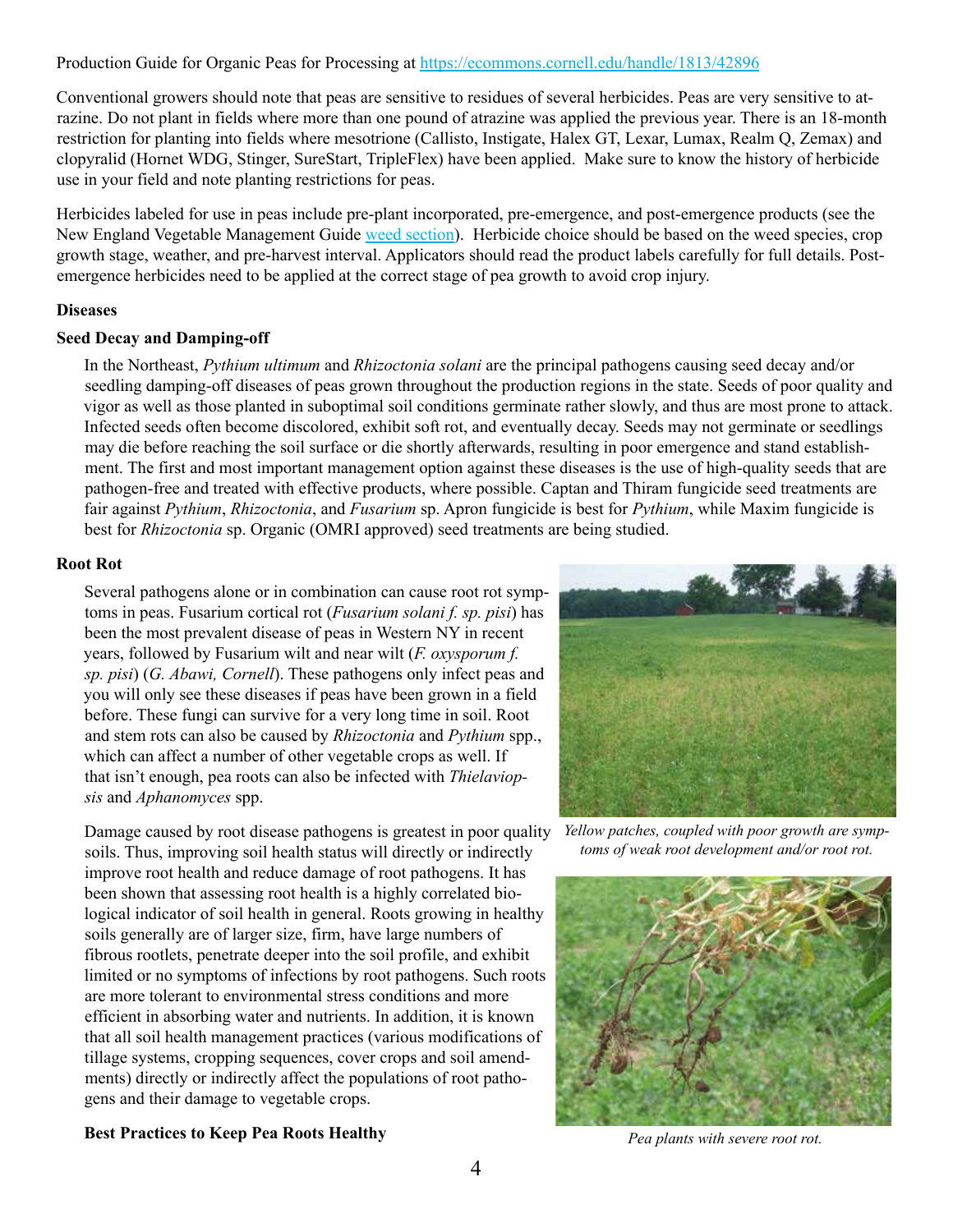- Use high quality, pathogen-free, and fungicide treated seed.
- Well-drained soils, free of compaction
- Plant peas only once every four years in a field
- Avoid fields with a history of severe root rot
- Rotations with grain crops will improve soil structure and reduce disease severity.
- Use tolerant varieties

**Foliar Diseases:** Although peas are susceptible to many foliar diseases they are uncommon and to date have not caused obvious losses in NY.

**Insects**: are generally not a major problem in peas in NY, but seedcorn maggot and aphids are occasional pests. Aphids can feed on pea leaves and pods, but are usually not a concern unless populations get very high. Seedcorn maggots are most severe when cool, moist spring conditions slow seed germination and growth of young plants. Seedcorn maggot adults emerge from overwintering pupae. Mated females fly close to the ground in search of suitable egg laying spots preferably near decaying organic material or germinating seed to provide a food source for the newly hatched larvae. Eggs hatch 2-3 days after being laid, and the maggots feed on and burrow into the seed and stems. Maggots develop through larval stages for 2–3 weeks depending on the temperature. If damaged plants aren't killed outright, the injury provides wounds for plant pathogens to attack, causing root and stem rots to develop. Prevention is the key to control because there are no effective rescue treatments. Among the most important steps are to incorporate crop residues and cover crops 2 to 3 weeks prior to planting and avoid manure applications right before planting as this attracts egg-laying adults. In small, fresh market plantings, row covers may prevent egg laying and subsequent plant damage, however, they will not protect crops where pupae are already in the soil.

## **UMASS WINTER SPINACH VARIETY TRIALS: 2020-21 REPORT**

### *A recording of our Virtual Winter Spinach Field Day, including photos of varieties discussed in this article, is available to view [here](https://www.youtube.com/watch?v=IDtJO8lKiCg&list=PLW8rjcphj11Y7veLKCAV3IMF8-ebG_Oib&index=2)!*

**Background:** Spinach downy mildew (DM), caused by the fungal-like pathogen *Peronospora farinosa*, has emerged in New England as an important disease of fall and spring field spinach and winter high tunnel spinach over the last several years. It produces characteristic fuzzy gray sporulation on the undersides of spinach leaves. This disease is sporadic and does not appear every year on every farm. Part of the reason for the sporadic pattern of incidence is that there are now 19 strains—called "races"—of the pathogen, as well as novel races that don't match any of the 19 numbered races. Spinach varieties have resistance to different sets of spinach DM races, so whether or not a disease outbreak occurs depends on the spinach varieties, DM races, and environmental conditions on a farm at a certain time. There are conventional fungicides that can effectively control spinach DM (including Revus, Reason, Ranman, Ridomil Gold, Quadris, Orondis, and Aliette—for a complete list, see the [spinach disease section of](https://nevegetable.org/crops/disease-control-21)  [the New England Vegetable Management Guide\)](https://nevegetable.org/crops/disease-control-21), but there are currently no effective OMRI-listed fungicides, so resistant varieties are a crucial management tool for certified-organic growers and still an important tool for conventional growers since they can help to delay development of fungicide resistance.

Downy mildews are very host-specific pathogens—spinach DM only causes disease on spinach and is different from the downy mildews that cause disease on cucurbits, basil, and other crops.



*Spinach downy mildew on the underside of a spinach leaf. Photo: G. Higgins*

Spinach breeders are constantly developing new spinach varieties with new resistance packages to manage DM, but most new varieties are targeted to large-scale growers in CA and AZ, where most of the country's spinach is grown and where DM can lead to total crop losses. The downy mildew pathogen has quickly evolved to overcome resistance bred into spinach varieties, so spinach varieties available from seed producers change quickly, and while New England seed distributors aim to provide varieties with the best possible disease resistance, there is also incentive to carry varieties that will be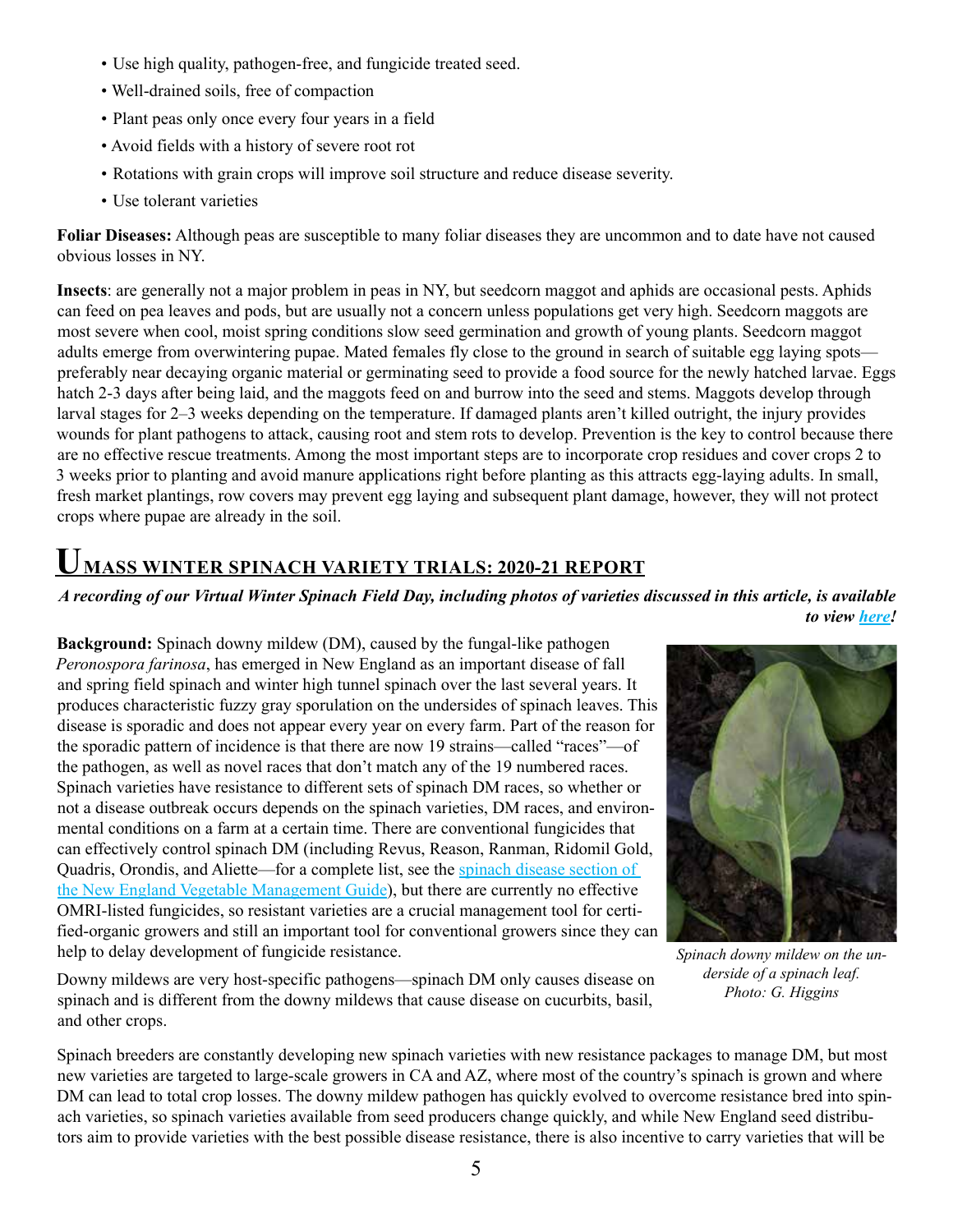available for a long time despite not having full DM resistance. Over the last 3 years, Tthe UMass Extension Vegetable Program has conducted spinach variety trials aimed at identifying varieties with resistance to as many DM races as possible and that perform well in a New England winter high tunnel environment.

Results of the previous spinach variety trials can be found here: [2018-19 Spinach Variety Trial](https://ag.umass.edu/sites/ag.umass.edu/files/reports/2018-19_spinach_report_0.pdf) and [2019-20](https://ag.umass.edu/sites/ag.umass.edu/files/reports/2019-20_spinach_report_0.pdf)  [Spinach Variety Trial.](https://ag.umass.edu/sites/ag.umass.edu/files/reports/2019-20_spinach_report_0.pdf)

**Methods:** 18 spinach varieties were trialed in 2020. This group was comprised of fast-growing varieties with complete or near-complete DM resistance recommended by seed producers, varieties commonly grown by winter spinach producers, and 1 variety with no DM



*UMass spinach variety trial, December 8, 2020, prior to the first harvest.*

resistance (Viroflay). See Table 1 for the varieties trialed in 2020 and their DM resistance. [Click here for photos of each](https://ag.umass.edu/sites/ag.umass.edu/files/reports/2020_variety_photos.pdf)  [variety throughout the growing season.](https://ag.umass.edu/sites/ag.umass.edu/files/reports/2020_variety_photos.pdf)

The high tunnel was prepared by disking the soil, irrigating to allow a flush of weeds to germinate, then spreading fertilizer based on soil test results  $(20# N/A)$  in the form of blood meal). The tunnel was then disked again to incorporate the fertilizer and kill the flush of weeds. All spinach varieties were seeded by hand on October 13, 2020. Plots were organized in randomized complete blocks, in 4' wide beds. Plots were 2' long, with 5 rows of spinach per plot, seeded at a rate of 3,000,000 seeds/A (550 seeds/plot)—a rate commonly used by large-scale spinach growers in California and Arizona. Seeds were sown at a ½" depth.

For the duration of the trial, circulating fans remained on, exhaust fans remained off, and roll-up sides were programmed to open at 50°F and close at 40°F. The tunnel was coldest on January 30, when the air temperature reached 7.8°F and the soil temperature 2" beneath the surface reached 31.6°F. The tunnel was irrigated with overhead sprinklers as needed to maintain soil moisture at 30-60 centibars according to Watermark soil moisture sensors soil moisture sensor reading and

was hand-weeded once after all spinach had germinated. Soil nitrate was measured monthly throughout the course of the trial. Soil nitrate levels began at 103 ppm on November 23 and steadily declined to 29 ppm by February 16. The recommended threshold at which to add N is 30 ppm, but the trial was almost complete when that threshold was reached, so no N was added.

Germination and post-emergence damping off were rated twice—both 1 week and 2 weeks after seeding. Beginning 3 weeks after seeding, plot vigor was rated weekly, taking into account stand, plant size, and after the initial harvest, regrowth quality. Each variety was harvested as it sized up, resulting in 6 harvest dates, the earliest being December 22 and the latest being March 30. Plots were harvested by hand; plants were clear-cut just above the growing tip.

**Results:** Platypus and Viroflay had significantly lower germination rates than all other varieties in the trial  $($  <15% germination). When

| Table 1. Varieties trialed in 2020-21 |                         |                                          |                         |                                           |
|---------------------------------------|-------------------------|------------------------------------------|-------------------------|-------------------------------------------|
| <b>Variety</b>                        | <b>Seed</b><br>Producer | <b>Downy Mildew</b><br><b>Resistance</b> | # of<br><b>Harvests</b> | Days to 1 <sup>st</sup><br><b>Harvest</b> |
| Corvus                                | <b>BASF</b>             | $1 - 17$                                 | 3                       | 94                                        |
| Dracus                                | <b>BASF</b>             | $1 - 17$                                 | 3                       | 94                                        |
| Nembus                                | <b>BASF</b>             | $1 - 17$                                 | $\overline{3}$          | 94                                        |
| Sculptur                              | <b>BASF</b>             | $1 - 17$                                 | 3                       | 94                                        |
| Patton                                | Bejo                    | $1-15, 17$                               | 3                       | 70                                        |
| Responder                             | Bejo                    | $1-12, 14-16$                            | $\overline{3}$          | 70                                        |
| Crosstrek                             | Enza Zaden              | $1 - 17$                                 | 3                       | 70                                        |
| Colusa                                | Pop Vriend              | $1 - 17$                                 | 3                       | 70                                        |
| Nevada                                | Pop Vriend              | $1 - 17$                                 | 3                       | 94                                        |
| Dallas                                | Pop Vriend              | $1 - 17$                                 | 3                       | 70                                        |
| Laredo                                | Pop Vriend              | $1 - 17$                                 | $\overline{2}$          | 94                                        |
| Sunangel                              | Rijk Zwaan              | $1-9, (10), 11-17$                       | 4                       | 70                                        |
| Bandicoot                             | Rijk Zwaan              | $1-16, (17)$                             | 3                       | 70                                        |
| Kodiak                                | Rijk Zwaan              | $1 - 17$                                 | 3                       | 70                                        |
| Platypus                              | Rijk Zwaan              | $1-15, 17$                               | 3                       | 70                                        |
| Kolibri                               | Rijk Zwaan              | 1-9, 12-15, 17                           | 3                       | 94                                        |
| Auroch                                | Rijk Zwaan              | $1-12, 14-16$                            | 3                       | 70                                        |
| Viroflay                              | Univ. of AR             | none                                     | 3                       | 94                                        |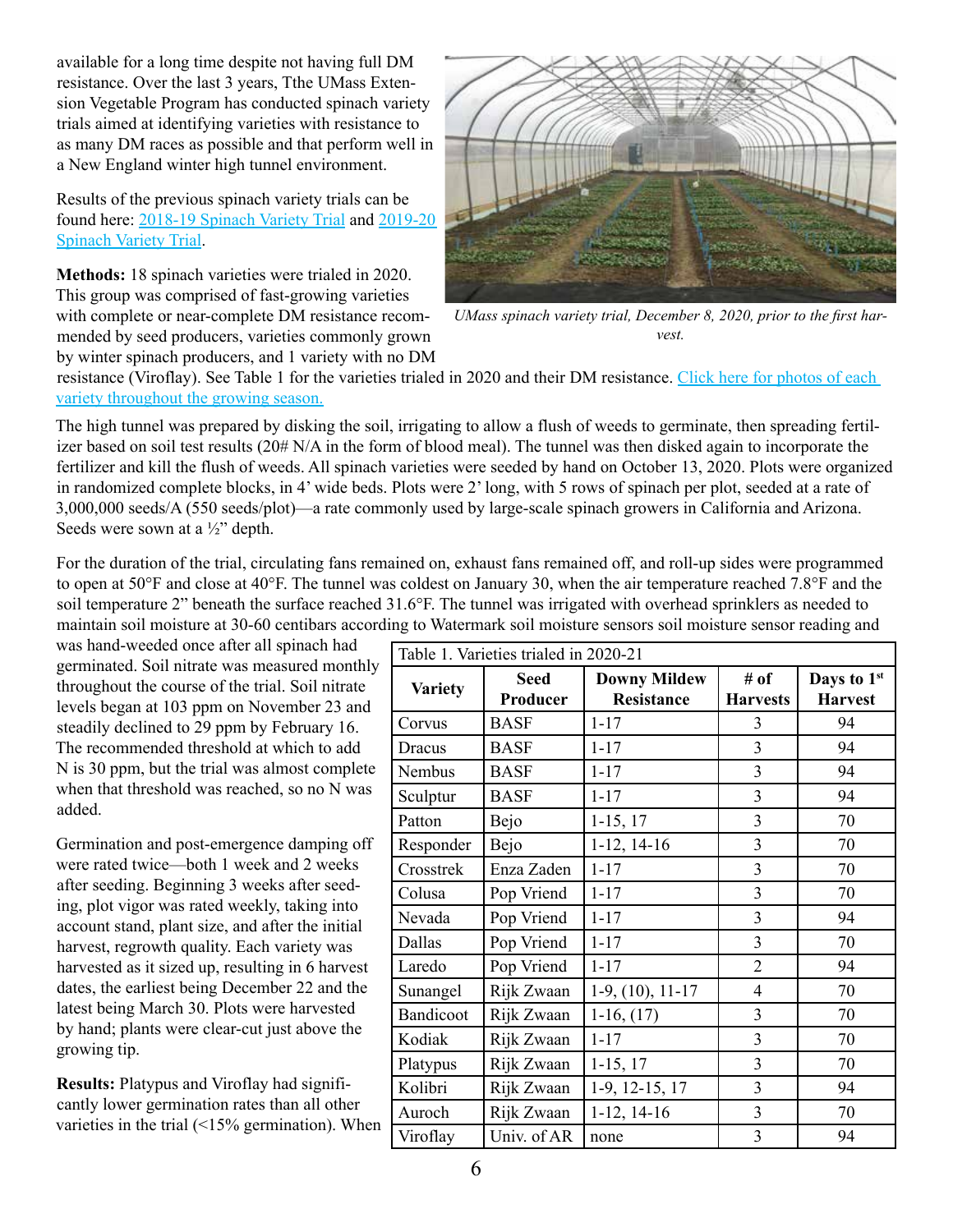Platypus and Viroflay were excluded from the dataset, there were no significant differences between germination rates of the remaining 16 varieties. Platypus and Viroflay were excluded from the dataset for the vigor and yield analyses.

Figure 1 shows vigor ratings from immediately before the first harvest on December 22. Average vigor, calculated across the entire season, showed a similar pattern to the December 22 vigor ratings. Crosstrek and Dallas were the most vigorous varieties on December 22, followed by Patton, and those 3 varieties along with Sculptur were also the most vigorous varieties when averaged over the full season.

Some notes about some varieties that stood out:

- **• Dallas** also had the highest yield (just above 0.9  $lbs/ft<sup>2</sup>$ ), significantly higher than about half of the varieties trialed. **Crosstrek** and **Nembus** also had high yields, around 0.8 lbs/ft<sup>2</sup>.
- **• Auroch** and **Bandicoot** had the lowest yields, both less than 0.5 lbs/ft<sup>2</sup>, and, along with Bandicoot, had consistently low vigor ratings. Both Auroch and Bandicoot had high rates of post-emergence damping off, which contributed to both the low vigor ratings and low yields.
- **• Dallas** description: a dark-green variety that was fairly flat when small but became more upright after it was harvested for the first time.
- **• Crosstrek** description: produced dense, fairly upright plants, with slightly curly leaves. Crosstrek had even regrowth that didn't show the cuts from the previous harvest(s). **Patton** and **Responder** had similar appearances to Crosstrek, and Patton had notably very even growth. Both Patton and Responder had numerically lower but not significantly lower vigor and yield.

Plot Vigor (%) December 22 p<0.0001 100 90 80 70 60 äb 50 40 30 20 10  $\Omega$  $\mathcal{O}_{\partial/\!\!\!\partial_{\mathcal{E}_S}}$ Auroch Lareato Convas Nevada Kodiau  $C_{O/f_{\rm O}}$ Sculpture Vermax Draw Spons unang

*Figure 1. Plot vigor (%) on December 22, immediately before the earliest harvest date. Statistical significance was determined using analysis of variance. Means were separated using Tukey's HSD at α-level 0.05.* 

*Varieties that share one or more letters are not significantly different from each other. Crosstrek, Dallas, and Patton were significantly more vigorous on December 22 than Bandicoot, Kolibri, Auroch, Nevada, and Laredo. Dallas and Crosstrek were also significantly more vigorous than Corvus.*



*Figure 2. Yield per square foot, in lbs. Dallas, Crosstrek, and Nembus produced significantly higher yields than Auroch and Kolibri. Dallas also produced significantly higher yields than Laredo, Nevada, Responder, Bandicoot, and Kodiak.*

- **• Nembus** was among the highest yielding varieties, but had middle-range plot vigor. It was an average-looking variety with a medium growth height.
- **• Sculptur** had a high seasonal vigor rating, but a middle-range yield.

All varieties were harvested 3 times between December 22 and March 30, with the exception of Laredo, which was harvested only 2 times, and Sunangel, which was harvested 4 times. Despite being harvested 4 times, Sunangel had middlerange vigor and yield.

**Conclusions:** Overall, most of the varieties grew similarly well in terms of germination, vigor, and yield and would be good choices for winter tunnel production in the Northeast. Two varieties, Dallas and Crosstrek, stood out as having significantly higher vigor and yield and have resistance to races 1-17 and would be excellent choices for winter growing. Some of these varieties may not appear in seed catalogs but seed reps may be able to special order unlisted varieties from producers, especially if smaller-scale growers collaborate to meet minimum order requirements. Ask your seed rep, and if you cannot locate the variety you want, please get in touch with us and we may be able to help you track the variety down or find other growers interested in ordering the same variety.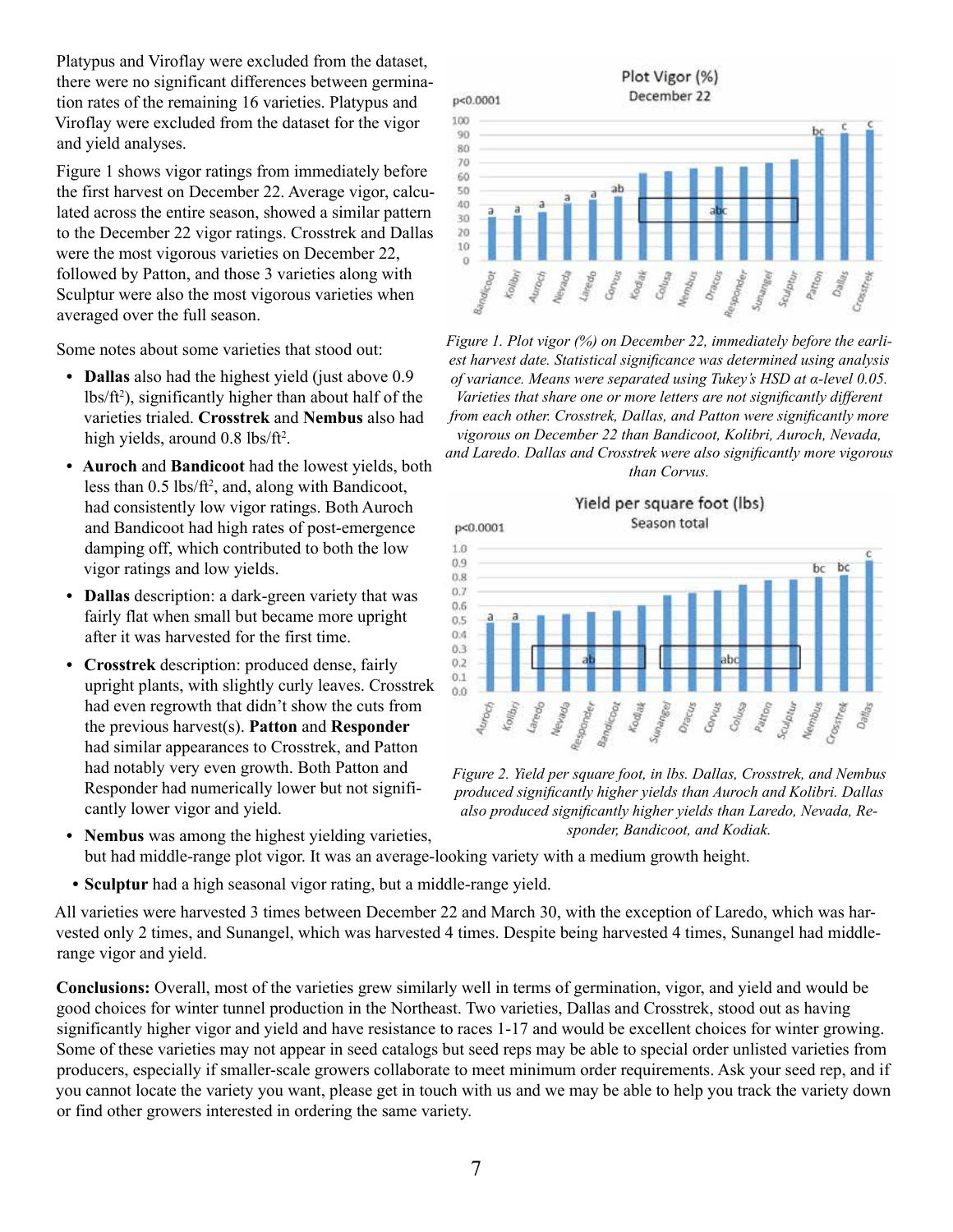*This material is based upon work supported by the National Institute of Food and Agriculture, U.S. Department of Agriculture, through the Northeast Sustainable Agriculture Research and Education program under subaward number LNE20-402.*

*--Written by Genevieve Higgins*

# **PEAK TICK SEASON HAS BEGUN!**

The earlier springs and longer summers that come with a changing climate mean more pressure from pests that are active in warm weather. That means the pests that feed on your plants but also the pests that feed on you! The first peak period of tick activity in Massachusetts has begun and will last through August, with a second peak in October-November, according to the Mass.gov [Monthly Tickborne Disease Reports](https://www.mass.gov/lists/monthly-tickborne-disease-reports). The trend over the last several years is that the amount of time that ticks are active is increasing, their feeding time is earlier, and their overall numbers seem to be going up as well.

A few different species of ticks are found in Massachusetts. Most common are black-legged (deer) ticks and dog ticks along with the as-yet more rare lone star tick. Troublingly, a recent article in the **Hartford Courant** reports that additional new species—the Asian long-horned tick and the Gulf Coast tick—were found to have extended their range as far north as Connecticut. Black-legged ticks can carry several different human pathogens but are the only among these species that carry the bacterium that causes Lyme disease. However, each tick species can vector organisms that cause disease in humans. Other tick-borne diseases include anaplasmosis, babesiosis, Powassan virus, tularemia, and Rocky Mountain spotted fever. Of these, Lyme disease remains the most prevalent. According to a [2020 report](https://portal.ct.gov/-/media/CAES/DOCUMENTS/Publications/Press_Releases/2020/CAES-Press-Release-Active-Tick-February-20-2020.pdf) by the Connecticut Agricultural Experiment Station, nearly half (46%) of the adult ticks they tested in Connecticut were infected with the Lyme disease pathogen.

While tick encounters are a routine and inevitable part of outdoor work, the serious health risks they pose should not be underestimated. Affected farmers can lose valuable time in the field recovering or suffering from these illnesses and from their possible long-term consequences. Preventing or responding quickly to potential infections is critical, as is proper diagnosis and treatment.

There are several things you can do on your farm to reduce your exposure to ticks.

**Manage tick hosts and their habitat.** Ticks feed on and are carried by animal hosts and, though their preferred host may be tick species-specific, they can feed on mammals, birds, reptiles and amphibians. They become infected with human pathogens when they feed on reservoir animals. Studies suggest that white-footed mice, common throughout Massachusetts, are the primary reservoir host for several human disease pathogens transmitted by black-legged ticks. Ticks have to feed on multiple hosts throughout their lifecycle and are often carried into yards or fields by deer. Farmers are already motivated to keep deer out of their fields for many reasons and preventing tick exposure is just one more. Use effective deer repellants, including deer-resistant plant borders, and install deer fencing to keep them out of areas where you and your employees work. Similarly, minimize rodent habitat around your farm. Keep areas like woodpiles and areas around barns, sheds, and equipment clear of grass, leaves and debris to prevent them from becoming habitat for mice and other rodents.

**Manage tick habitat.** Ticks like shaded, moist areas and can be found at the borders of woodlands and in field edges with tall grass and shrubby vegetation. Keep areas where people will be walking or working mowed and clear of tall grass and weeds. Ticks don't jump, or, as some believe, fall out of trees. Instead, they use a technique called "questing", where they climb to the top of vegetation and wait for a host to come by so they can grab on. The ditches and grassy borders commonly found around farm fields and barns or along the road are perfect spots for questing. Keep field entrances or paths between fields and along roads where you frequently travel or park clear of tall grass. Enter fields through cleared areas rather than taking shortcuts through tree lines or brush, and park in areas that are more tightly mowed or maintained.

**Manage your personal exposure.** When working outside, wear light colored clothing so that ticks will be easier to spot and tuck your pant legs into your socks so that ticks can't crawl up your leg. Treat clothing, especially socks and pants from the knees down, with permethrin, which can both repel and kill ticks and which can remain active on clothing through several washes. You can buy pre-treated clothing, send clothing away to be treated by a company (e.g. Insect [Shield](https://www.insectshield.com/)), or buy permethrin spray to treat your own clothes. Sprays labelled specifically for clothing are often carried by outdoor equipment stores or farmers' supply stores. Be sure to follow any instructions for washing provided with the clothing on or on the product labels. When you come in from working outdoors, put clothing into a clothes drier and dry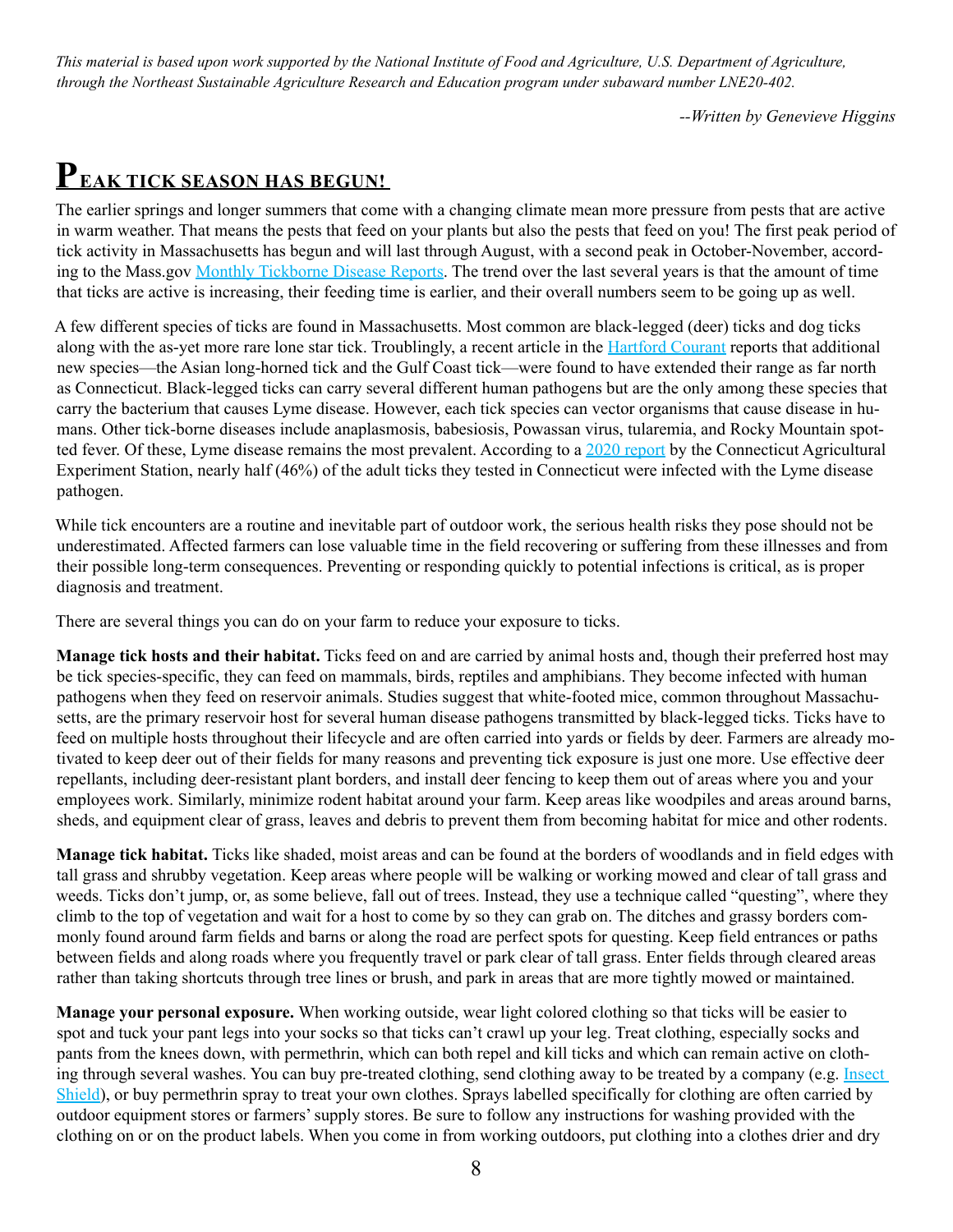on hot for 30 minutes.

The **[Tick Encounter](https://web.uri.edu/tickencounter/)** program and website at the University of Rhode Island has great resources to help you properly identify ticks, including different tick species, and whether what you find is actually a tick or something less dangerous. Perform a thorough (not just a cursory) tick check when you come in from outdoors. Ticks like moist places and will head toward those—like your armpit, groin area, or scalp, especially under your hat line—so be sure to check yourself carefully. If you do find a tick, it can be removed with tweezers. Disinfect the area, hold the head with the tweezers, and slowly pull it straight out. [Here i](https://web.uri.edu/tickencounter/how-to-remove-a-tick/)s a good illustration of the process. Consider sending the tick to a lab (see below) to find out if it is infected with a pathogen and contacting your doctor about the possibility that you may have been infected. Rutgers Extension put together [this table](https://plant-pest-advisory.rutgers.edu/dont-let-your-guard-down-on-farm-worker-health-2/) of common symptoms of various tick-borne diseases along with the symptoms of heat stress and Covid-19. Understanding how each of these is similar or different may help lead more quickly to a diagnosis if there is a risk from one or several of these ailments.

**Sending in tick samples.** UMass is no longer accepting tick samples, but there are several laboratories where you can send a tick for diagnosis. Here is a list of laboratories along with contact and pricing information and the pathogens they test for:<https://ag.umass.edu/resources/tick-testing-resources>

If you're interested in learning more about ticks, the **UMass Extension Landscape, Nursery and Urban Forestry Program** hosts regular webinars, which you can find on their [events page](https://ag.umass.edu/landscape/upcoming-events) and which are archived [here](https://ag.umass.edu/landscape/education-events/ticktalk-with-tickreport-webinars).

### **Other resources consulted**:

- URI Week in Vegetables, April 12, 2019:<https://web.uri.edu/coopext/files/4-20-19-TWIV.pdf>
- Crop Scouting and …Ticks? Michigan State University Extension, June 2, 2016: [https://www.canr.msu.edu/news/](https://www.canr.msu.edu/news/crop_scouting_andticks) [crop\\_scouting\\_andticks](https://www.canr.msu.edu/news/crop_scouting_andticks)

*--Written by Lisa McKeag*

# **NEWS**

### **Corn Earworm Management in Sweet Corn Needs Assessment Survey**

Represent New England pest management needs by filling out this survey: [https://ume.qualtrics.com/jfe/form/](https://ume.qualtrics.com/jfe/form/SV_9vRh1xHnDp4KEaa) [SV\\_9vRh1xHnDp4KEaa](https://ume.qualtrics.com/jfe/form/SV_9vRh1xHnDp4KEaa)

Dr. Kelly Hamby, Associate Professor/Extension Specialist with the Department of Entomology at University of Maryland, is leading a team of researchers who have developed a survey to prioritize research and extension efforts for improving corn earworm management in sweet corn throughout the Northeast. We appreciate your participation in this survey and will use results to develop a grant proposal to try to get federal funding to address these needs.

### **Massachusetts Collaborative Soil Health Producers Survey**

American Farmland Trust, MDAR, NOFA/Mass, and UMass Amherst are working together to build a network of soil health resources in the Commonwealth. The following survey will provide us with valuable data on what kinds of education, technical support, and financial support would be most helpful to producers and will include questions about your tillage, cover crops, residue management, and other practices. We also want to know what kinds of field days, case studies and grants might help you increase those practices on your farms.

Your input will directly inform the shaping of financial, educational, and technical support programs for healthy soils practices adoption for farmers in MA.

The survey should take approximately 15 minutes. Participants who complete the survey before 5/31 will be entered for a chance to win one of five \$50 gift cards.

For questions about the Massachusetts Coordinated Soil Health Program, contact [newenglandsoilhealth@farmland.](mailto:newenglandsoilhealth%40farmland.org%20?subject=) [org o](mailto:newenglandsoilhealth%40farmland.org%20?subject=)r visit [farmland.org/ma-soil-health-program](http://farmland.org/ma-soil-health-program  )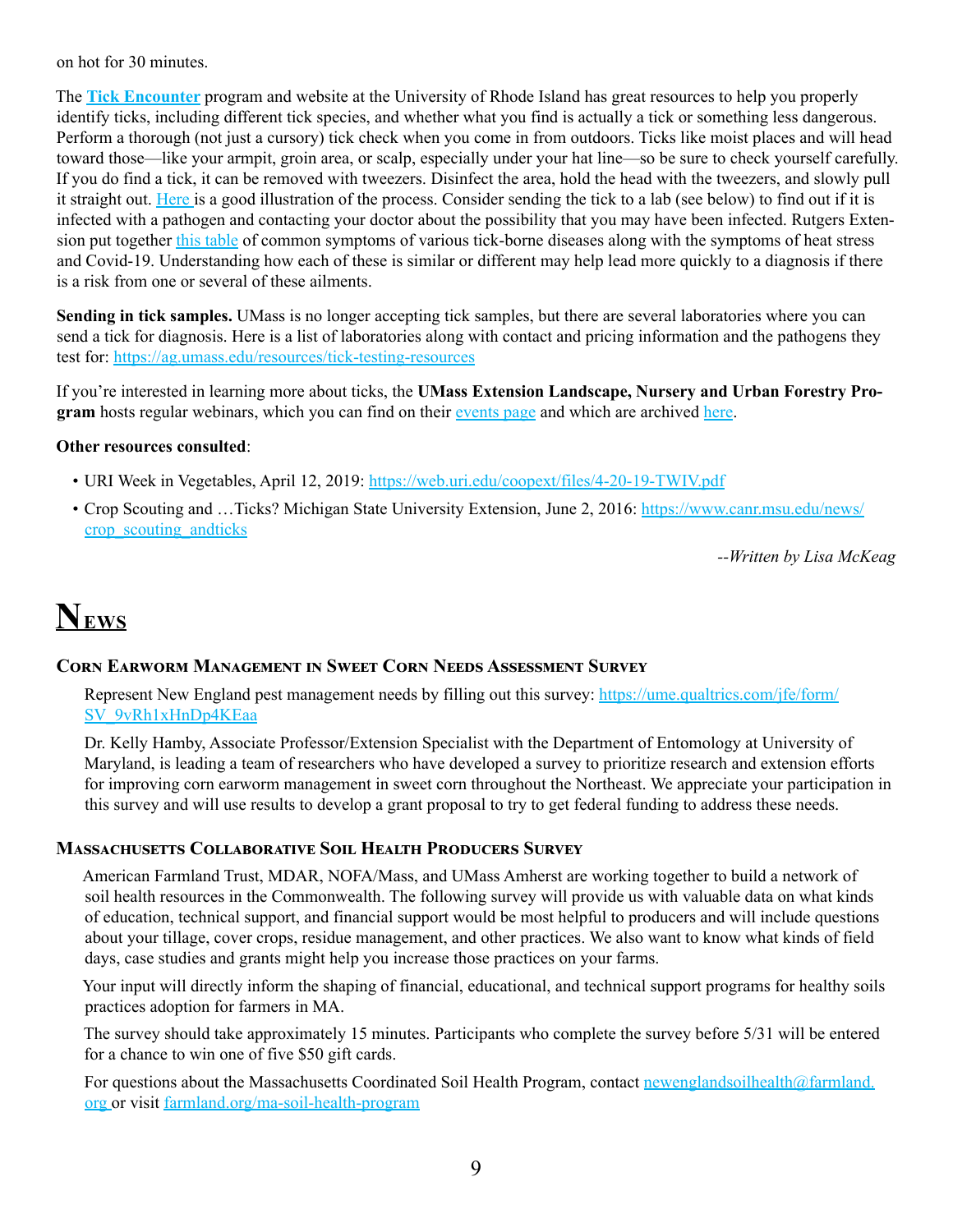### **Federal Assistance Extended for Vegetable & Fruit Producers**

Two Federal programs, the Coronavirus Food Assistance Program 2 (CFAP 2) and the Paycheck Protection Program (PPP), which can provide financial assistance to vegetable and fruit producers, recently announced the reopening/ extension of signup periods. This is an excellent opportunity for producers who did not sign up initially for either or both programs!

### **Coronavirus Food Assistance Program 2 (CFAP 2)**

Signup reopened on April 5 and will continue for at least an additional 60 days (actual signup deadline is yet to be determined) for the second round of Coronavirus Food Assistance Program payments (CFAP 2) at the USDA Farm Service Agency (FSA). The purpose of CFAP 2 is to provide financial assistance to producers who faced market disruptions and incurred increased costs because of COVID-19.

CFAP 2 uses 2019 calendar year sales of eligible vegetable and fruit crops as the basis for payments. Crops purchased for resale are ineligible for CFAP 2. Value-added or processed crops (such as apple cider) are eligible but applicants will have to determine the value of the commodity prior to processing and use that figure rather than the sales of the value added or processed commodity. Eligible crops sold through CSA's may be eligible provided they meet the FSA requirements for eligible CSA's.

More detailed information can be found at:<https://www.farmers.gov/cfap>

Producers are encouraged to contact the FSA Office that serves their farming operation with questions they have along with procedures to file an application and related paperwork.

Producers should call their FSA Office before visiting the FSA Office since FSA may have restrictions in place for in-person office visits. Sales records are not be required at the time of signup but producers will have to provide evidence of total sales if the application is selected for a later spot-check.

### **Bottom Line: If you grew and marketed an eligible crop, you likely are eligible for a CFAP 2 payment!**

#### **Paycheck Protection Program (PPP)**

The U.S. Small Business Administration (SBA) announced on March 30, 2021, that signup for PPP has been extended to **May 31, 2021**. We strongly encourage producers who have not taken advantage of the PPP to take a close look at the PPP, which can provide financial assistance to vegetable and fruit operations. We have found that many agricultural operations don't believe they are eligible for PPP benefits since the PPP is not administered by USDA, however agricultural operations are eligible!

PPP provides loans to help businesses (including agricultural operations) keep their workforce employed during the Coronavirus (COVID-19) crisis. PPP is offered by the U. S. Small Business Administration (SBA) with applications processed by approved local lenders. A key component of the PPP is that the entire loan (or a portion of the loan) may be forgiven provided certain criteria are met! We believe that the PPP has been an under-publicized/ under-utilized program in the agricultural community and encourage all types of agricultural operations to take a closer look at the PPP.

Further details can be found at the SBA website: [https://www.sba.gov/funding-programs/loans/covid-19-relief](https://www.sba.gov/funding-programs/loans/covid-19-relief-options/paycheck-protection-program)[options/paycheck-protection-program.](https://www.sba.gov/funding-programs/loans/covid-19-relief-options/paycheck-protection-program)

Our program at UMass Extension conducted a Zoom meeting on the PPP back on February 23 to go over the general provisions of the PPP. To view the presentation (which begins at the 2:30 mark), click [here.](https://umass-amherst.zoom.us/rec/play/mvLGL06_St9ir76fabgOj8jw4_oCLpt51D7bgAgXqcDpjQP4nRtB2RB-_l_FupJPO_T_7E_pUlrztl3E.K4JyTQOIiC1dZ1FJ?continueMode=true&_x_zm_rtaid=rhKldn_JS6yW9NKskHde_w.1617200709007.89ee8a00b9dad416df066c3bf9653d2a&_x_zm_rhtaid=520)

### **City of Boston Food Access Recovery Initiative**

The Boston Office of Food Access (OFA) has announced the availability of grants to support businesses to provide consumers at small farmers markets a wider variety of products.

The OFA works to improve the accessibility and affordability of healthy food in Boston. This year, OFA is focusing on supporting the recovery of Boston residents and small business by ensuring that they have the resources they want and need to thrive.

Grant opportunities are available to vendors/businesses who would like to join small farmers markets by bringing a variety of produce and products across the City's neighborhoods. Funding is only available to vendors offering fruits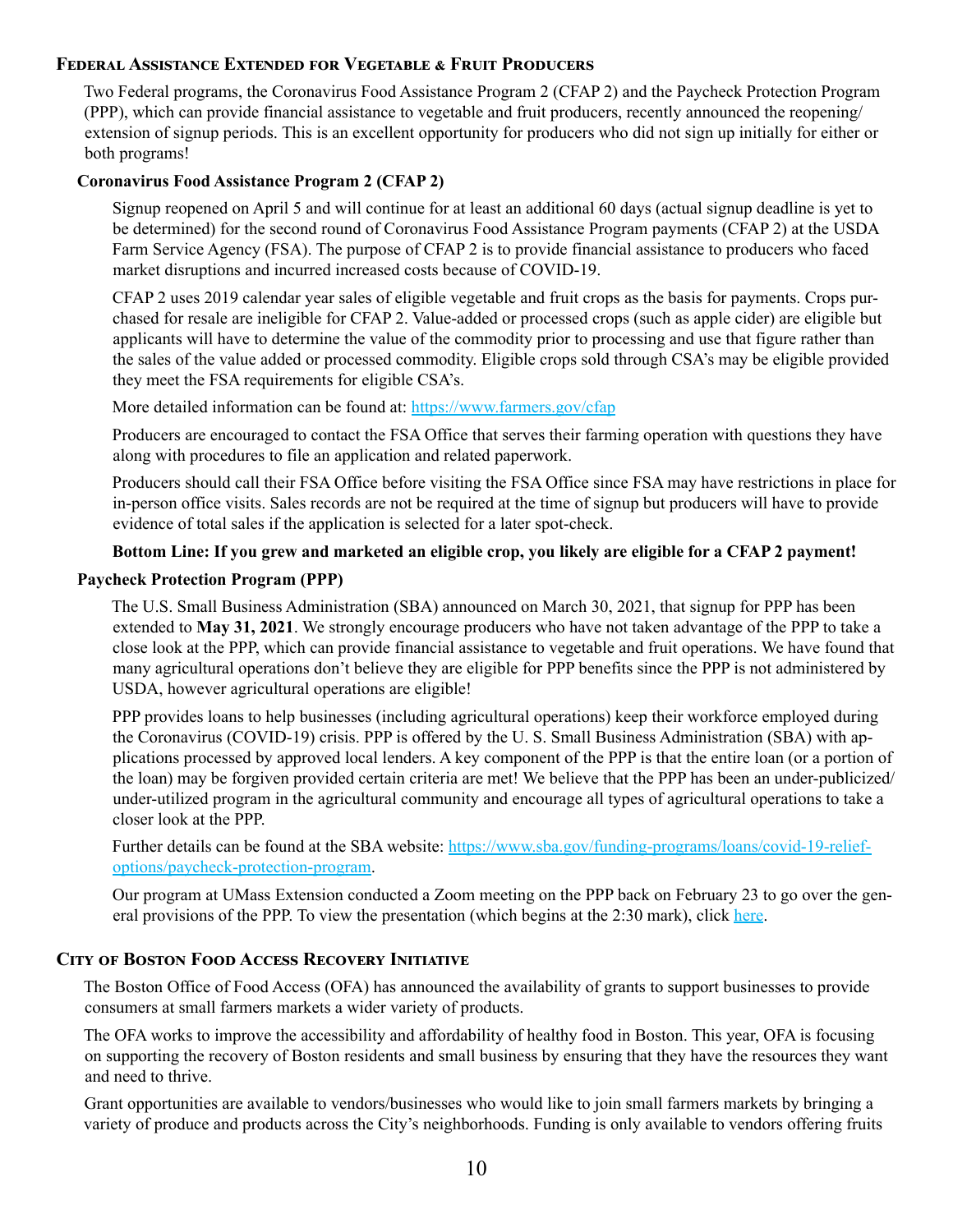& vegetables, dairy, meats, fish, eggs, and baked goods. Grant funding can be used to pay for personnel, travel expenses, marketing costs, and market fees. The purpose of the funding is to connect vendors with Farmers Markets to promote an equitable economic recovery.

Chosen vendors/businesses will be issued up to \$500 grant depending on participation in small Farmer Markets. The application **deadline is May 25, 2021**.

Details and application [here](https://www.boston.gov/departments/food-access/food-access-recovery-effort-initiative).

### **Pesticide Registration Updates**

### **• Important Fungicides Under Review by EPA: Submit Comments by \*tomorrow\* May 7, 2021**

Several important fungicides are undergoing a routine preliminary risk assessment by the EPA. All fruit and vegetable growers are encouraged to submit their comments to the EPA about the importance of each of the following fungicides: mancozeb, propiconazole, famoxadone, and tetraconazole. The ones most important to vegetable growers are mancozeb and propiconazole.

Comments on the benefits of these fungicides and to maintain their registration are requested and will be helpful in the characterization of the risks involved. Each fungicide must be commented on separately. You can submit your comments for each fungicide until May 7, 2021 at 11:59 p.m. ET. For more details and to submit comments visit [this PA State Extension website](https://extension.psu.edu/important-fungicides-under-review-by-epa-submit-comments-by-may-7-2021?j=598830&sfmc_sub=43262800&l=159_HTML&u=13694386&mid=7234940&jb=5&utm_medium=email&utm_source=MarketingCloud&utm_campaign=VPSY_2021_MAY_03_EM_AT&utm_content=VPSY_2021_MAY_03_EM_AT&subscriberkey=0030W00003VICGlQAP).

### **• State Restricted Use Status for Some Neonicotinoid Products**

Beginning July 1, 2022 certain outdoor uses of neonicotinoids in Massachusetts will be classified as State Restricted Use, per a recent decision by the Massachusetts Pesticide Board subcommittee. This will impact primarily the turf and ornamental uses of these materials, but will leave agriculture-only use products available as general use. A Massachusetts pesticide license would be required to use the affected products. However, farmers would not need a license to purchase or use products UNLESS the product they were using had dual-use language. For example, if a product had agricultural uses and ornamental uses, the product would be State Restricted Use and a farmer would need a license. For more information, see these [slides p](https://umass-my.sharepoint.com/:p:/g/personal/tsimisky_umass_edu/ESVs0SFoo9FEn5wirjvkbbsBEP5viFhP-wjfMPgraOwfmw?e=0Bpbyb)repared by UMass Extension Entomologist, Tawny Simisky or contact Taryn LaScola-Miner, Director of MDAR's Crop and Pest Services Division ([taryn.lascola@state.ma.us\)](mailto:taryn.lascola@state.ma.us).

### **• EPA Has 60 Days to Decide on Chlorpyrifos Status**

[Last week,](https://today.westlaw.com/Document/If1337110a94511eb8cc199f340c159d1/View/FullText.html?transitionType=SearchItem&contextData=(sc.Default)) the Ninth US Circuit Court of Appeals gave the EPA 60 days to determine whether chlorpyrifos can keep its registration. Corteva, the manufacturer of Lorsban, stopped producing that product in 2020, but other chlorpyrifos products remain available. The EPA released a revised human health risk assessment and refined drinking water assessment of this active ingredient in November 2016. The risk assessment did show that, based on labeled uses, the expected residues of chlorpyrifos on food crops exceed the safety standard under the Federal Food, Drug, and Cosmetic Act (FFDCA), and the majority of estimated drinking water exposure from currently registered uses, including water exposure from non-food uses, continues to exceed safe levels, even taking into account more refined drinking water exposure. The assessment also shows risks to workers who mix, load and apply chlorpyrifos pesticide products. Despite these risks, the EPA determined then that that it would not cancel registration of the material. California banned the pesticide in 2020 and bans in other states, including New York and Connecticut, will go into effect in 2022.

# **EVENTS**

**Need pesticide recertification credits? A**ll of the New England states have reciprocity in regards to recertification credits and NY credits are also accepted by most New England states, including MA. Check with your state pesticide board wth questions about NY credits in your state. This means that credits offered at virtual events hosted by these other states will be recognized by MDAR and will count towards your total recertification requirement. We will con-tinue to send out relevant events, UMass Vegetable Program events can also be found on our [Upcoming Events](https://ag.umass.edu/vegetable/upcoming-events) page, and links to event listings from other New England state Extension can be found in the [November 2020 issue of V](https://ag.umass.edu/sites/ag.umass.edu/files/newsletters/november_19_2020_vegetable_notes.pdf)N.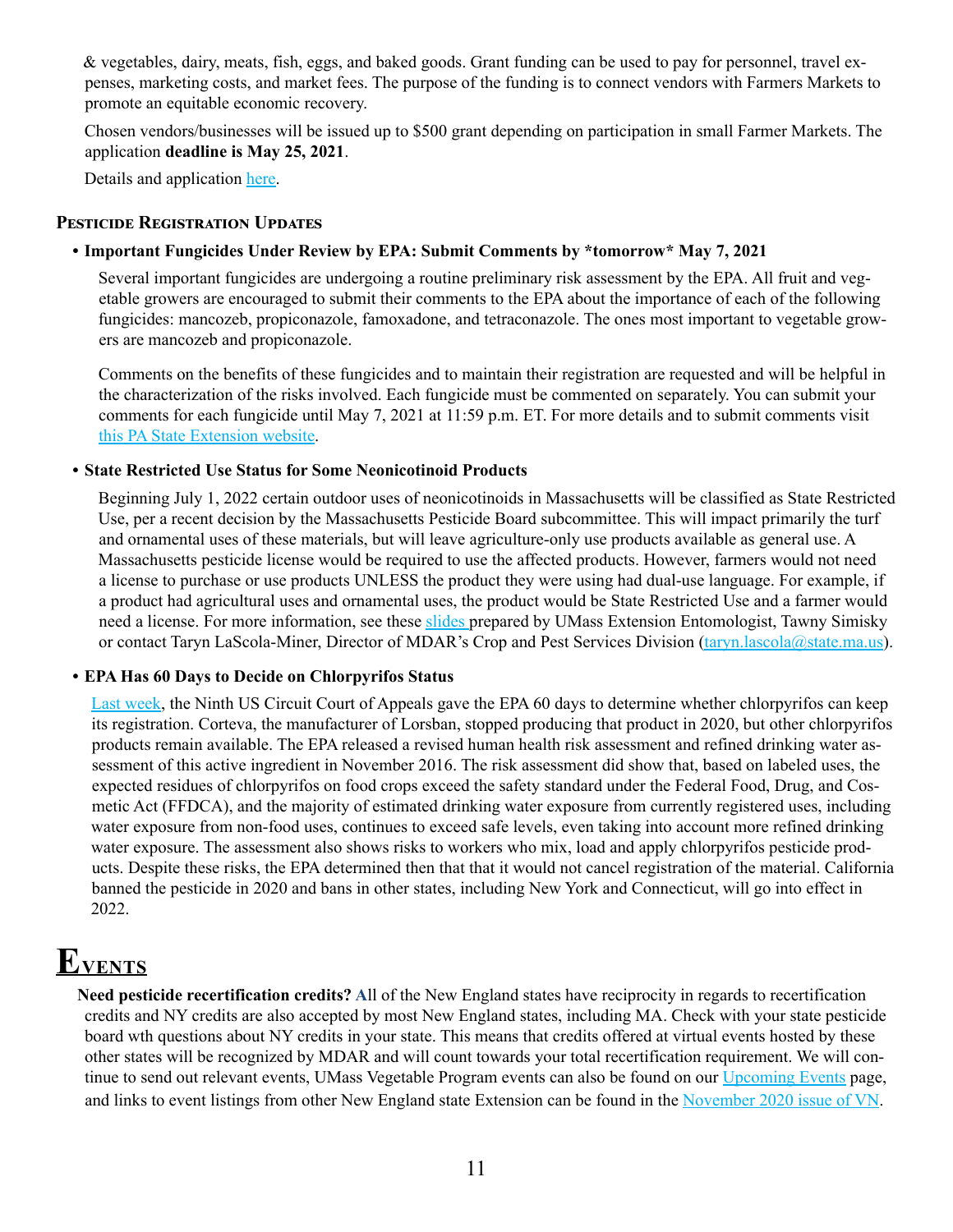#### [UMass Extension Apple Bloom Twilight Meeting](http://UMass Extension Apple Bloom Twilight Meeting )

**When:** May 6, 5:30-7pm

Agenda includes: Early Season Grape Disease Control, Plum curculio updates and management, other time sensitive insect issues, Bloomtime Fireblight Considerations, Apple Blossom Thinning, and Questions and Answers

**Pre-register here:** <https://umass-amherst.zoom.us/meeting/register/tJcqc-2orTMtGdJO8BzzPTNd8hXpHrlZBqeH>

### **Farm Financing And Access To Credit Webinar**

**When:** Wednesday, May 19 at 7:30 pm

Hosted by the Massachusetts Farm Bureau Federation. Chris Laughton, Director of Knowledge Exchange at Farm Credit East will present on "Farm Financing and Access to Credit." He will cover farm financing for both new and established farms, including various sources of capital, credit scores, how loan decisions are made, how to apply for a loan or approach a lender, and will give an overview of FarmStart, an innovative program from Farm Credit East to invest in new and beginning farms in Massachusetts.

**To register:** [https://mfbf.net/news/farm-financing-and-access-to-credit/](https://mfbf.net/news/farm-financing-and-access-to-credit/ ) 

### **Check Out Programming from Other UMass Extension Programs including Fruit, Cranberry, 4-H and more!**

Some upcoming workshops include 4-H career fairs, protecting yourself from tick and mosquito-borne diseases, and events that might be relevant for teens, home and community gardeners, and fruit growers.

Visit<https://ag.umass.edu/upcoming-events>to see all upcoming UMass Extension events!